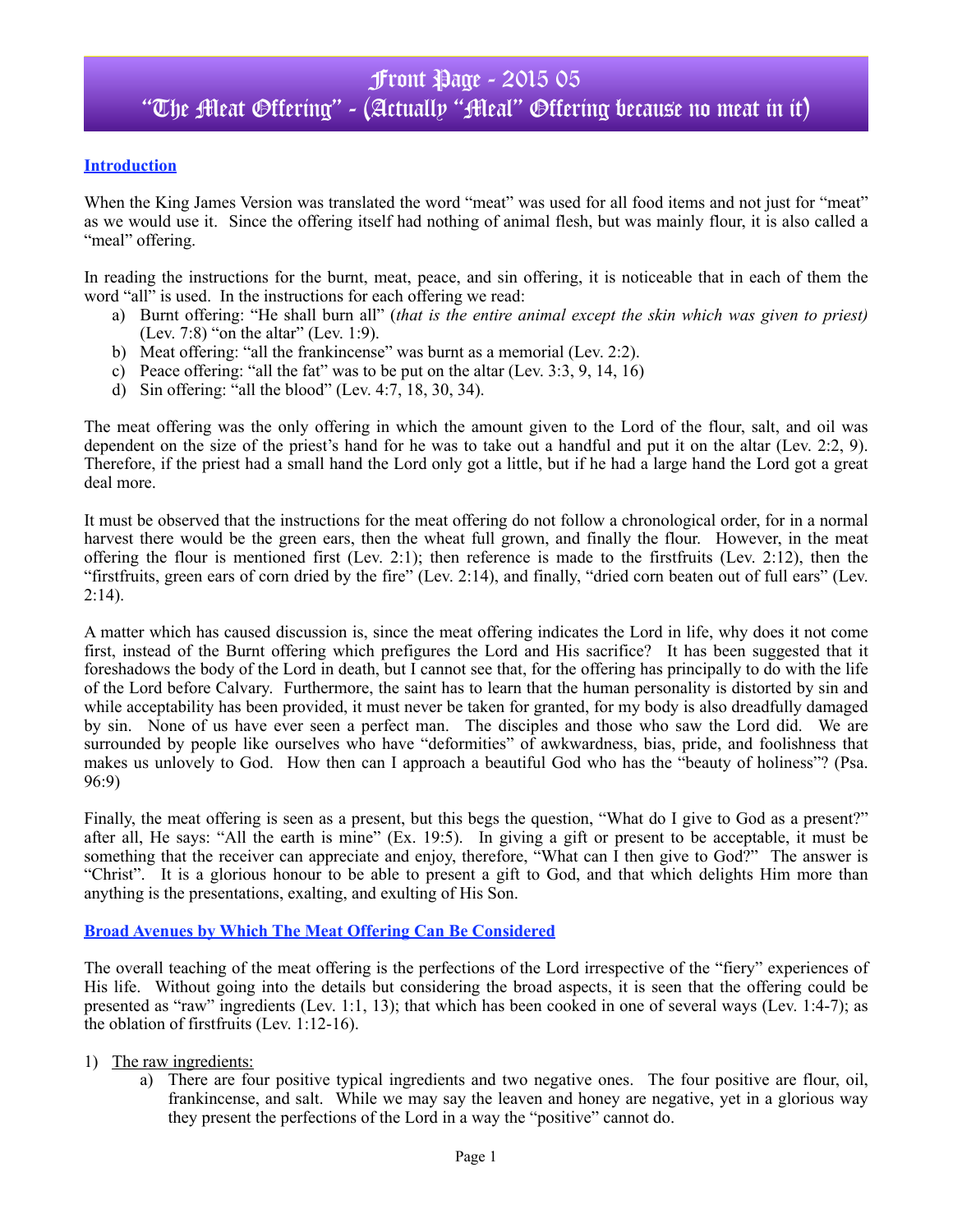## Front Page - 2015 05 "The Meat Offering" - (Actually "Meal" Offering because no meat in it)

- i) "**Fine flour**" is indicative of the humiliation of the Lord and His preeminence. The word translated "flour" comes from a word which means to "strip" and in every ingredient list except that of Revelation 18:13, "fine flour" always comes first.
- ii) "Salt" and the restoration of usefulness (2 Kgs. 2:19-22), and speech "seasoned with salt" (Col. 4:6)
- iii) "Oil" and either the work and endorsement of the Holy Spirit (Zech. 4:3-12) in His life, or the beauty of his own spirit.
- iv) "Frankincense" which was all for God and the sweet fragrance which arose to God in every aspect of the life of Christ but especially when being afflicted.
- v) The avoidance of "leaven" which indicates corruption and sin, was something never found in Him (Mk. 8:15).
- vi) The avoidance of "honey" which is related to men seeking their own glory (Prov. 25:27).
- b) The fragrance of the life of Christ was a delight (Isa. 42:1), and a sweet savour to God (Lev. 2:2). The beauty of His love in enduring constant harassment, sorrows, and grief (Isa. 53:3); one cannot help but be impressed at the beauty of His silence when being taunted and mocked, yet was "as a sheep before her shearers is dumb" (Isa. 53:7). It must have been lovely to God to trace His life of prayer while on this earth and the deep reverence he had for God and the Father, calling Him: "My God" (Matt 27:46); "Holy Father" (Jn. 17:11), and "Righteous Father" (Jn. 17:25). His life was one of deep attraction or resentment, for the grace of God was upon Him (Lk. 2:40), and with lips from which gracious words flowed (Psa. 45:2; Lk. 4:22), there was never a backpedaling or a spin put on any wrong. It is amazing to see He who is the Prince of Life (Acts 3:15) standing at the tomb of a loved one as one bereaved. He groaned (Jn. 11:33, 38) and wept (Jn. 11:35). Who, except God, could appreciate the fulness of His devotion in setting His face to go to Jerusalem (Lk. 9:51), or the viciousness of the beating He endured when "His visage was so marred more than any man" (Isa. 52:14).
- 3) That which has been cooked:
	- a) This offering is unique in the emphasis on its preparation by the offerer, for it could be presented baken on a pan, frying pan, or oven (Lev. 2:4-7).
	- b) In the "cooked" ingredients the thought is the trials and experiences the Lord went through before Calvary, how that from every angle Satan could muster trials came. Some were directly from Satan (Matt. 4:3-10); some were from men (Lk. 10:25); and some were known to the disciples but not disclosed to us (Lk. 22:28).
	- c) This was indicative of personal preparation and the life of the Lord before Calvary.
- 4) As the firstfruits:

.

- a) As the firstfruits, the meat offering conveys the Lord in His position as the first to rise from the dead, never to die again. His resurrection far excelled that of Lazarus for his was a conquest in the defeating of the power of Satan (Heb. 2:14; 1 Jn. 3:8).
	- i) "He ascended up on high, He laid captivity captive" (Eph. 4:8)
	- ii) "Having spoilt principalities and powers, He made a show of them openly, triumphing over them" (Col. 2:15)
	- iii) He laid the foundation for our justification (Rom. 4:25)
	- iv) Rising from the dead He became the "firstfruits of them that slept" (1 Cor. 15:20)
	- v) He now lives in "the power of an endless life" (Heb. 7:16).

Our blessed Lord will never again be mocked and put on a cross, the dark days and nights of His humiliation are over, never to be repeated.

f) It is interesting to see that when the "firstfruits" are offered in Lev. 2:12 it says that they were: "not to be burned on the altar", yet in verse 16 they are to be burned! This is not a contradiction for the firstfruits of verse 12 was to be given to the Levites, etc., (Deut. 14:28-29; 26:12-14); they were offered to the Lord by being given to those who had no inheritance (Deut. 18:1), whereas those of